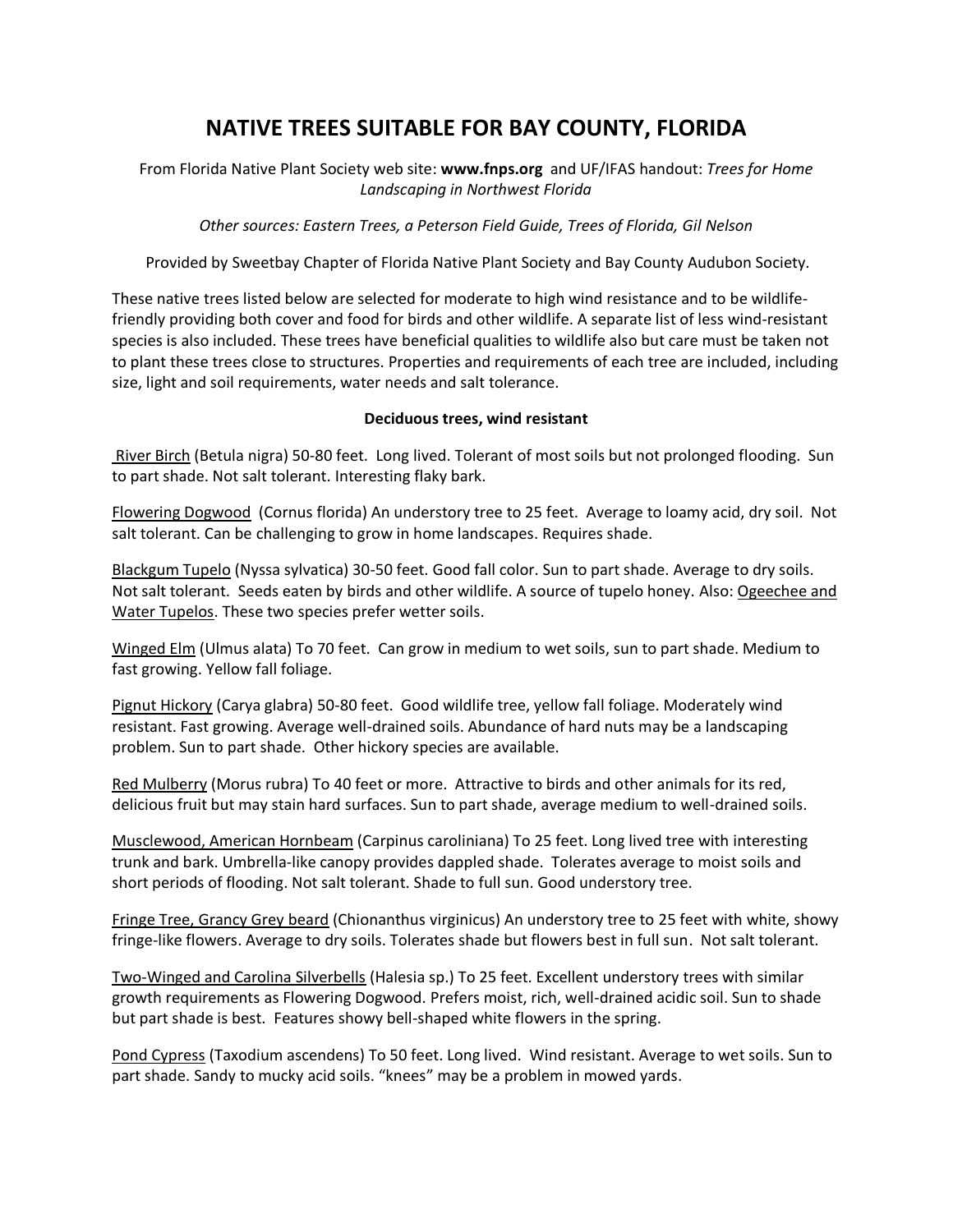Bald Cypress (Taxodium distichum) 50-75 feet. Long lived. Wind resistant. Sun to part shade. Average to wet sandy to mucky soils. "knees" may be a problem in mowed yards.

## **Evergreen or semi-evergreen, wind resistant trees**

Sweetbay Magnolia, Silverbay (Magnolia virginiana) To 80 feet. Common in fresh water wetlands, this evergreen tree will tolerate average to moist soils. High salt tolerance and wind resistance. Sun to part shade. Features fragrant white flowers and silvery leaf undersides.

Longleaf Pine (Pinus palustris) A large native pine to 80 feet or more that is vital to various birds and other wildlife species. It is moderately wind resistant. Tolerates average to dry acidic soils. Sun to part shade. Not salt tolerant. Fairly slow growing.

Cabbage (Sabal) Palm To 80 feet. Wind resistant. Shade to full sun. Moist to dry soils. Salt tolerant. Sand to loamy soils. Florida's state native tree. Provides food and nesting for various wildlife species.

Dahoon holly (Ilex cassine) To 25 feet. Commonly seen in wetlands but tolerates average soils. Female plant produces red berries that are eaten by many bird species. Long-lived. Full sun to part shade, sandy to loamy soil. Not salt tolerant. Acid to neutral soil. A good landscape plant.

American holly (Ilex opaca) 15-25 feet. Similar characteristics to Dahoon but prefers slightly drier soils. Moderate salt tolerance. Wind resistant. Also consider **East Palatka and Savannah Holly** a natural cross between American and Dahoon Hollies.

Southern Magnolia (Magnolia grandiflora) A large tree to over 80 feet. Large, fragrant white flowers, red seed cones that are eaten by birds. Evergreen, leathery leaves. Any light conditions. Average to dry soils. Not salt tolerant. Large leaves can be a problem in the landscape. Best used in a natural setting.

Live Oak (Quercus virginiana) A large, semi-evergreen tree to 80 feet tall, spreading to over 150 feet. Any light conditions. Average to dry sandy or loamy soils. As with other oaks, it hosts many insect species, which attract large numbers of migrating birds. Very long-lived tree.

Sand Live Oak (Quercus geminate) Similar to Live Oak but shorter, at 40 feet tall, 30 feet wide. Tolerates average to dry sandy soils. Full sun to part shade.

**Other oak species to consider**: Nuttall Oak, White Oak, Swamp Chestnut Oak, Myrtle Oak, Southern Red Oak, Scarlet Oak, Cherrybark Oak, Chapman's Oak and others. These species may not be wind resistant so choose planting site carefully.

### **Less wind-resistant deciduous native trees**

Red Maple (Acer rubrum) 35-80 feet. A fast-growing tree with shallow root system. Provides both spring and fall red color. Good for wildlife. Sun to part shade. Tolerates dry to wet soils. Not salt tolerant.

Florida Maple (Acer saccharum subsp. floridanum) Similar to Red Maple but is a subspecies of the Sugar Maple. 25-50 feet. Part sun to shade. Can tolerate wet to dry sandy or loamy soils.

American Elm, (Ulmus Americana) is a large, stately tree to 80-100 feet but is susceptible to Dutch Elm Disease. Trunk normally divides into two large limbs at ground level, giving the tree a distinctive, vase shape. Normally found in rich, deciduous bottomlands but can grow in average soil. Sun to part shade.